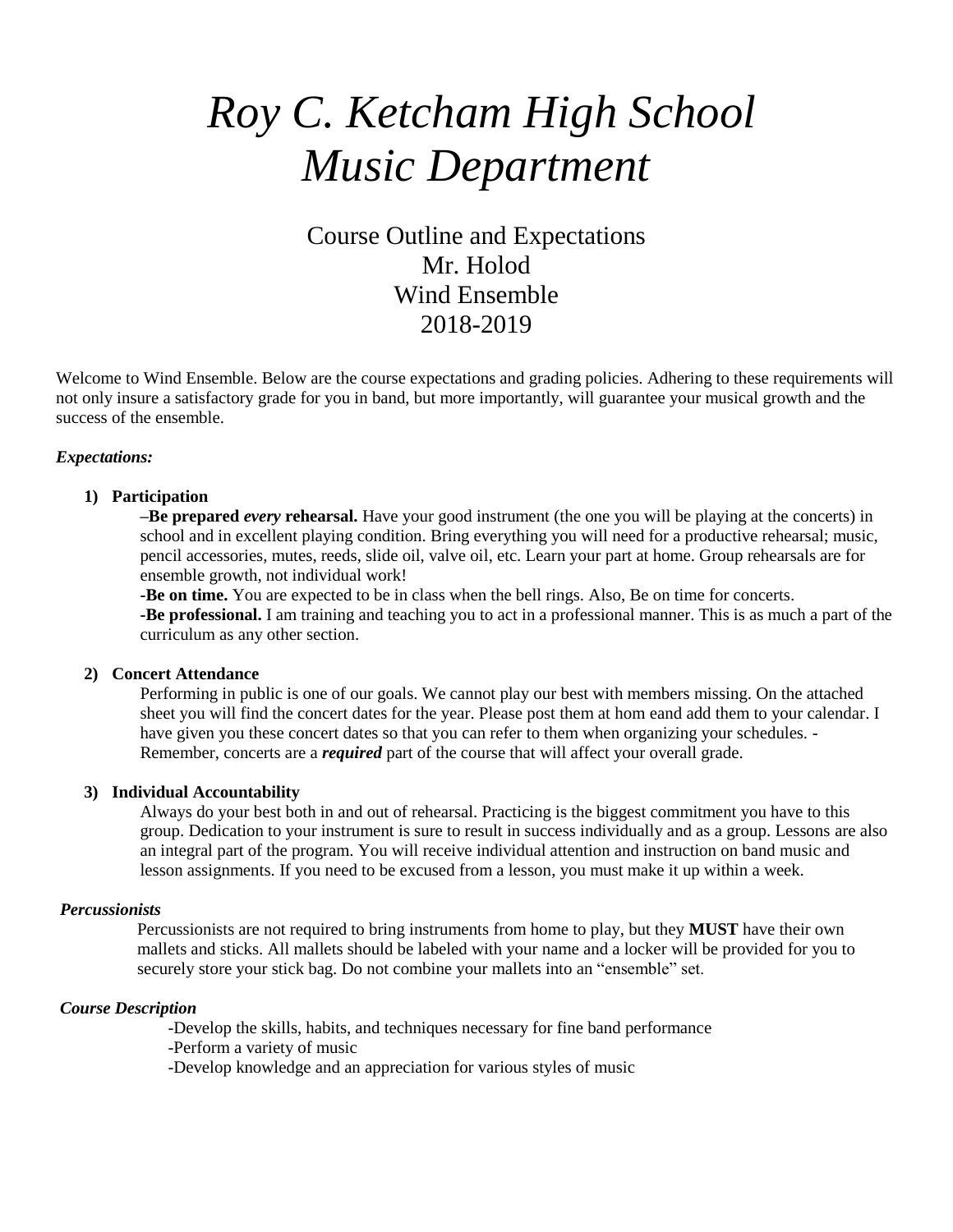#### *Wappingers Central School District High School Instrumental Performance Outcomes*

Students will be able to:

#### 1) Demonstrate proper musical technique

- 2) Demonstrate basic knowledge of musical symbols
- 3) Perform literature from various periods and cultures
- 4) Demonstrate an understanding of musicality
- 5) Use proper rehearsal techniques
- 6) Demonstrate proper performance and audience etiquette

#### *Instrumental Lesson Policies and Grading Procedure*

#### **Policies:**

You are responsible for **all** scheduled instrumental lessons. You should inform your classroom teacher a day in advance of your lesson. All lesson assignments are posted on my website.

#### **Grading Procedure:**

Lessons:

You will receive a grade for your preparation of each lesson. The average of your lesson grades is 50% of your quarter average. A rubric will be used formulate a grade and to instruct you as to which areas of your playing you need to work on each class.

#### Band Class:

Playing quizzes, assignments, preparation, and participation during band rehearsal will account for 30% of your quarter grade. Unprepared for class is a 3-point deduction from the final quarter average.

#### Concerts:

Concerts are a required part of this class as described in the WCSD Course Handbook. Attendance at concerts will account for 20% of your quarter grade. This is based on promptness, focus and proper concert bearing.

#### Concert Attire:

Men- A black tuxedo. Regular length jacket and black bow tie.

Women- A black concert gown ordered through Formal Fashions.

The group makes a visual presentation from a distance when on stage. It is not necessary spend a lot on designer clothing. Borrowed or second-hand clothing will look fine from the audience if the above guidelines are followed.

Our first formal concert is Prism in December. You do not need your concert attire earlier.

Computation of the quarter average is:

Lessons: 50% Class: 30% Concerts: 20%

#### *Contact*

Phone: 298-5000 ext.50844 Email: [richard.holod@wcsdny.org](mailto:richard.holod@wcsdny.org) Cell: 845-417-5568

Website: [http://www.wappingersschools.org/Domain/1550 or Wappingersschools.org](http://www.wappingersschools.org/Domain/1550%20or%20Wappingersschools.org) > Schools > Teachers

Twitter: @RichardHolod